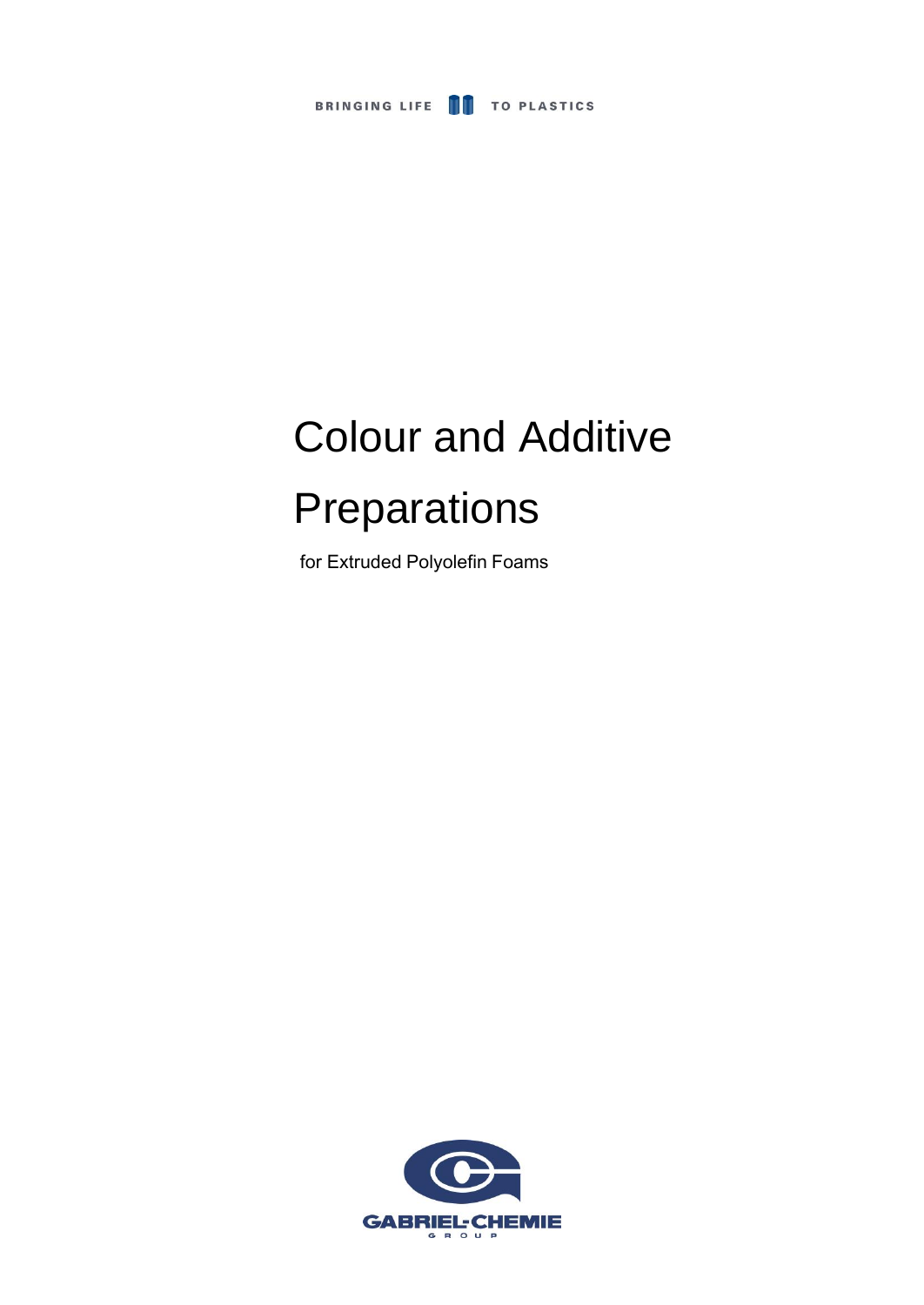|                       | <b>ADDITIVES for POLYOLEFIN FOAM</b>                                                                                                                        |
|-----------------------|-------------------------------------------------------------------------------------------------------------------------------------------------------------|
| <b>HP 73940 FR</b>    | Flame retardant masterbatch for LDPE-films, -profiles and -foams.                                                                                           |
| <b>HP 72521 FR</b>    | Flame retardant masterbatch for polyethylene and polypropylene films, profiles<br>and foams, with increased thermal stability.                              |
| <b>HP 791150 GL</b>   | Lubricant masterbatch for polyolefin foam, when blowing gas is hydrocarbon, to<br>minimize/eliminate the tendency to shrink.                                |
| <b>HP 790390 GL</b>   | Lubricant masterbatch for polyolefin foam, when blowing gas is partly<br>halogenated, to minimize/eliminate the tendency to shrink.                         |
| <b>HP 73310 GLNU</b>  | Lubricant/nucleating masterbatch for polyolefin foam, when blowing gas is<br>hydrocarbon, to minimize/eliminate the tendency to shrink.                     |
| <b>HP 78690/40 NU</b> | Inorganic nucleating masterbatch for polyolefin foam to obtain a fine cell<br>structure.                                                                    |
| <b>HP 793690 NU</b>   | Inorganic nucleating masterbatch for polyolefin foam with higher concentration<br>of active substance.                                                      |
| <b>HP 78810/40 TR</b> | Endothermic blowing agent masterbatch to achieve very fine cell structure for<br>the production of foamed polyolefin articles.                              |
| HP 78810/20 TR        | Endothermic blowing agent masterbatch to achieve very fine cell structure in<br>polyolefin foams, with reduced content of active substance for fine dosage. |
| <b>HP 790230 ZR</b>   | Additive masterbatch for regulating the cell structure and reduction of thermal<br>conductivity (for polyolefin foam).                                      |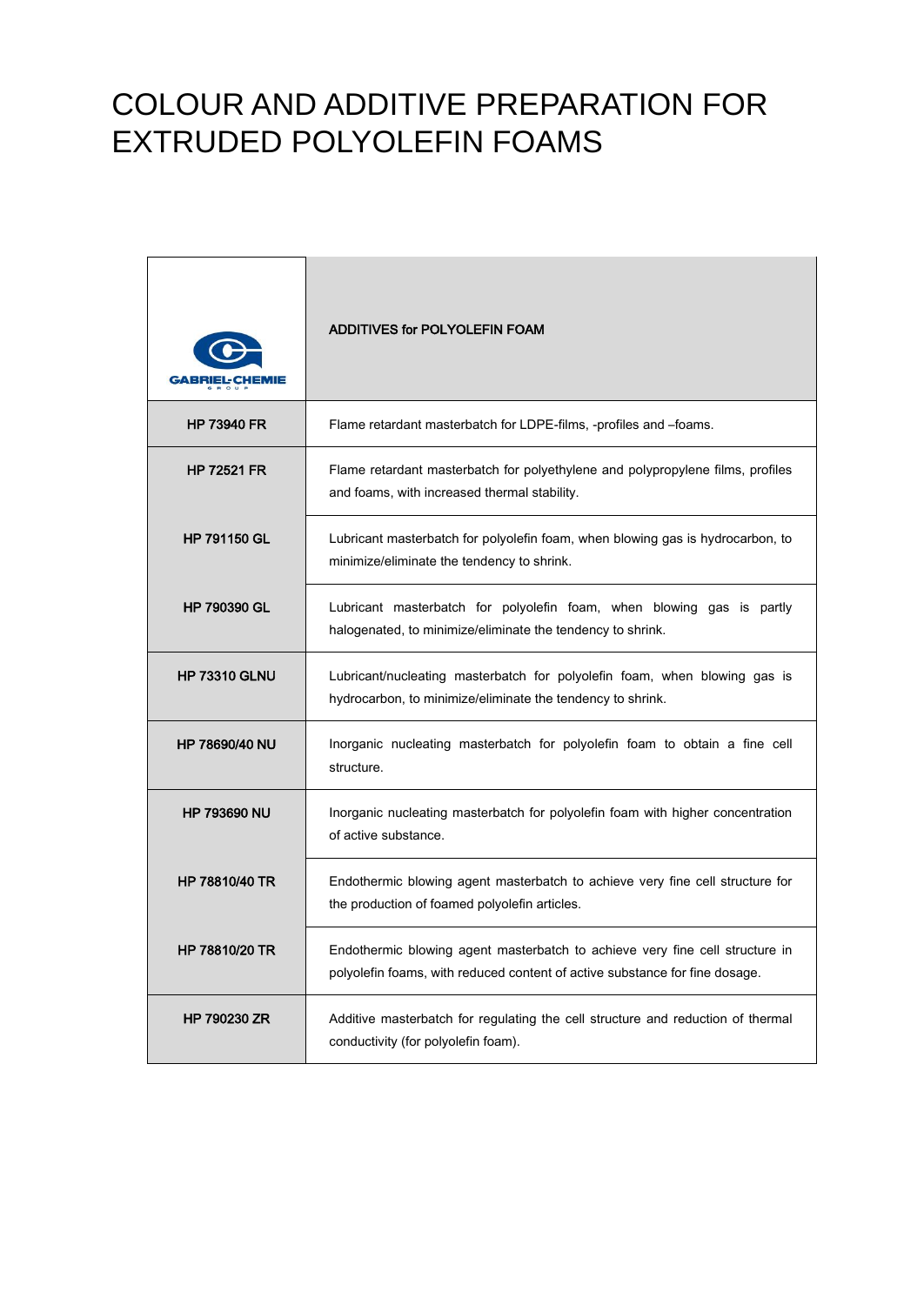#### Physically driven Polyolefin Foams

Gabriel-Chemie Ges.m.b.H. is one of the leading European producers of a complete range of colour and additive masterbatches for the manufacture of Polyolefin foams. All our products were developed and permanently optimized in direct contact with foam producers in extended trials on industrial scale foam production lines.

Following the demand of our customers, we offer masterbatches containing only one additive as well as such masterbatches, which contain combinations of additives in a well balanced ratio.

For a better understanding of our product range, we provide the following information:

#### 1. What is physically driven Polyolefin foam?

Two methods of polymer foaming exist:

- A) Chemical foaming, arising in the polymer melt from thermal decomposition of gas generating chemicals. Usually foam weights of 500 to 600 kgs/ $m<sup>3</sup>$  are achieved. Lower weight is possible by using specialized processes (cross linking) only.
- B) Physical foaming, where a blowing gas usually low hydrocarbons  $(C_4, C_5)$  is dosed directly into the polymer melt. Physical foaming offers advantages in process costs and – control as well, comparing to the chemical foaming, and allows very low foam weights (20-30 kg/m3) in most cases.

#### 2. Which additives are necessary for foaming of Polyolefins?

- a) Nucleating agents (organic and/or inorganic)
- b) Anticollapsing agents
- c) Flame retardant, if required
- d) Additives to reduce temperature conductivity, if required
- e) Colour, if required

May we explain each additive as follows:

#### ad a)

#### Nucleating agents, inorganic

Basically, nucleating agents allow a homogenous dispersion of the blowing gas in the polymer melt. They consist of very tiny mineralic particles, which act following the "hot spot-principle". That means, that the particles collect the heat in the extruder faster than the surrounding polymer melt and act as contact links for the blowing gas, brought in at the next section of the extruder (nuclei).

The finer the nucleating agents are and the more homogenous they are in the melt, the better the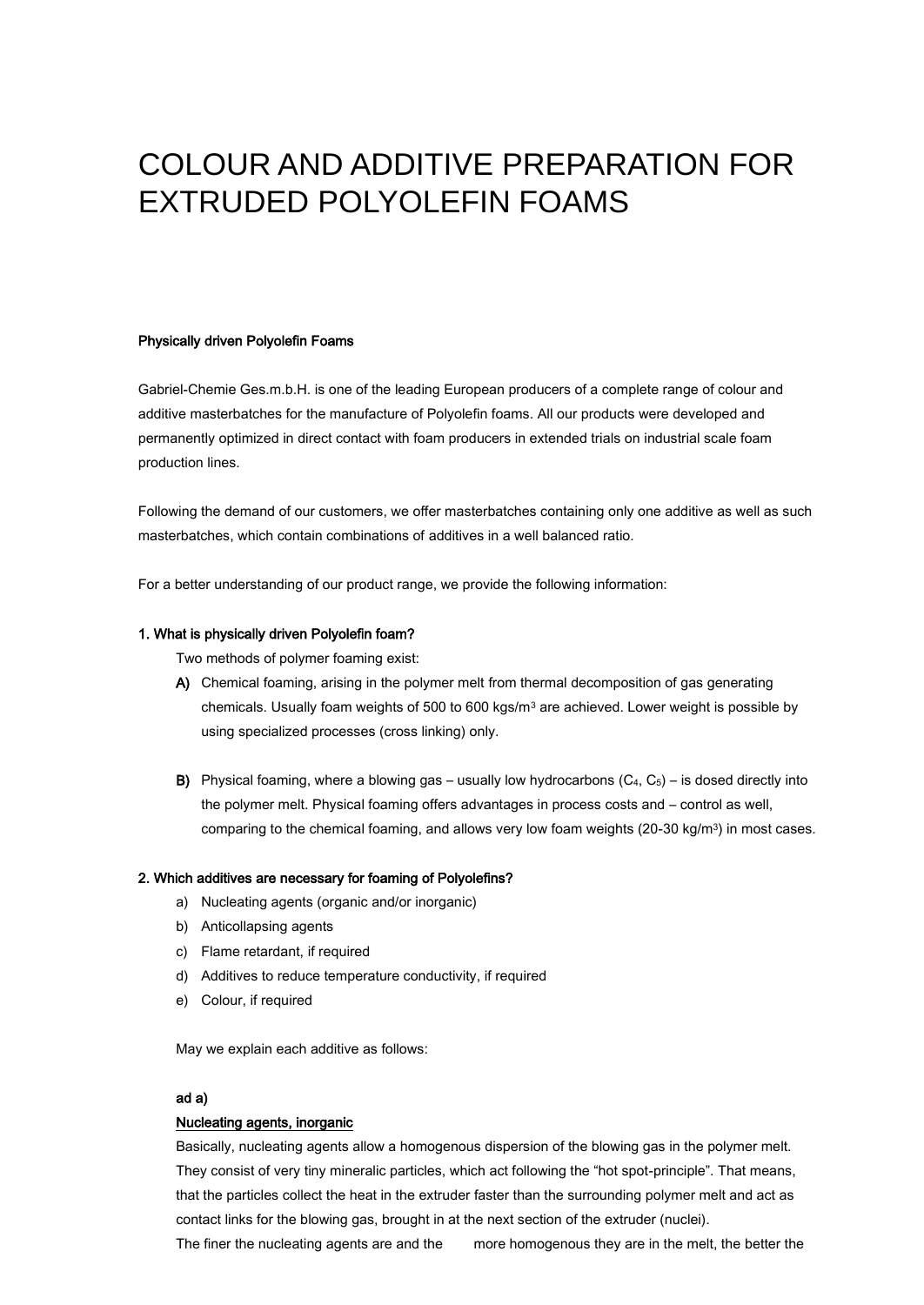#### Nucleating agents, organic

Another principle is found at organic nucleating agents. They decompose during extrusion process, generating finest CO2-bubbles, which are linking and distributing into the melt the blowing gas, dosed in at the next extruder section.

Tendentiously, organic nucleating agents lead to finer celled foams than inorganic agents, but sensitivity of the process is higher than with inorganics.

#### ad b) Anticollapsing agents

Polyolefins, mainly LDPE, give soft foams. Right after originating the foam the so called "gas exchange process" starts on the foam, which means, that the blowing gas inside the foam begins to diffuse out of the cells and is replaced by atmospheric gas. This is a naturally occurring process and takes up to some weeks, depending on environmental temperature and pressure. If the foam is not equipped enough with anticollapse agent, it shrinks irreversibly, due to the phenomenon that blowing gas disappears faster than it can be replaced by atmospheric gas. To avoid this phenomenon, anticollapse agent is necessary to be added as masterbatch.

#### ad c) Flame retardant

Depending on the final application, the polymer foam has to contain flame retardant. Specific regulations about flame resistance of foams exist in most countries.

Decisive characteristics of flame retardants besides their flame resistance are their "thermal stability" and "economy".

Usually, flame retardants are instable compounds. It is essential to find the right compromise between flame retardancy and thermal stability. We carefully consider this aspect in our products. Depending on the sort of Polyolefin (Polyethylene or Polypropylene) and to the foam produced out of it, we offer individually designed masterbatches. All of them perform in high thermal stability which gives maximum protection against corrosion of the production line and high recycleability of foam remainings in the process.

#### ad d) Additives to reduce heat conductivity

The ability of thermal isolation ( $\lambda$ -value) of Polyethylene foam can be increased considerably by adding very particular metal pigments. They influence the cell structure of the foam and hinder the heat radiation to pass through the polymer matrix.

#### ad e) Colour

It is important to use such colours, which do not interact – disadvantageously – with the additives, necessary for the foam process. They have to be as thermal resistant as to withstand the conditions during production and recycling, and they must have such small particle size, that no influence or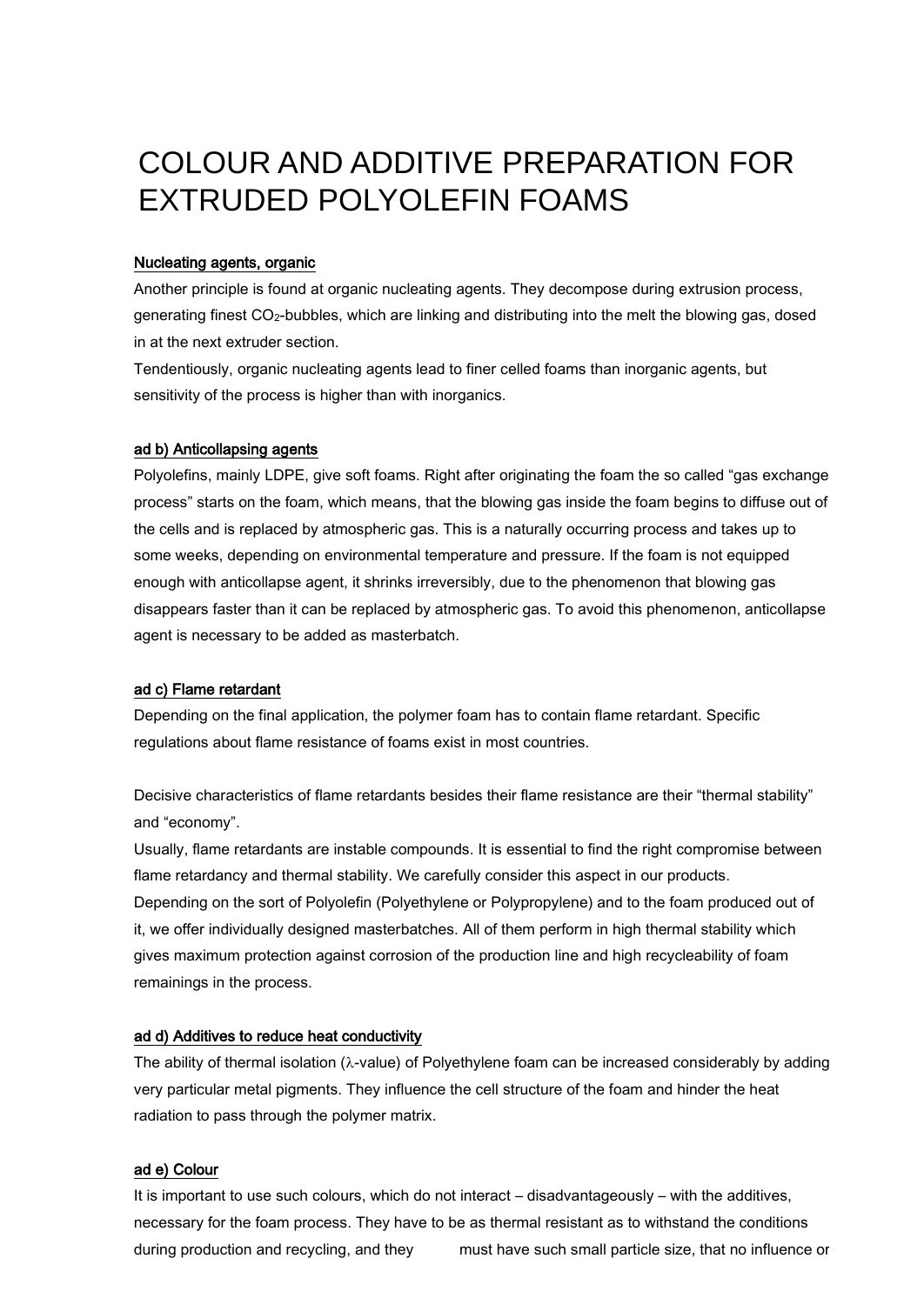### 3. The Maxithen – product range

#### NUCLEATING AGENTS

#### Maxithen HP 78690/40 NU

Inorganic nucleating agent, 40% active substance, in Polyethylene carrier.

#### - Maxithen HP 793690 NU

Inorganic nucleating agent, 50% active substance, in Polyethylene carrier.

#### Maxithen HP 78810/40 TR

Organic nucleating agent, 40% active substance, in Polyethylene carrier.

#### Maxithen HP 78810/20 TR

Organic nucleating agent, 20% active substance, in Polyethylene carrier, for fine dosage for thin foam films.

#### ANTICOLLAPSING AGENTS

#### Maxithen HP 791150 GL

Based on fatty acid esther, in Polyethylene carrier. Main application, when blowing gas is Hydrocarbon.

#### Maxithen HP 790390 GL

For such cases, when blowing gas is (partly) halogenated Hydrocarbon.

#### COMBINATION OF NUCLEATING AGENT AND ANTICOLLAPSING AGENT

#### Maxithen HP 73310 GLNU

Well balanced ratio of inorganic nucleating agent and anticollapsing agent, in Polyethylene carrier.

#### FLAME RETARDANTS

#### Maxithen HP 73940 FR

Halogenated compound with synergist, in Polyethylene carrier. Thermal stable until 240°C.

#### Maxithen HP 72521 FR

Halogenated compound with synergist, in Polyethylene carrier. Thermal stable until approx. 260°C, for Polyethylene – and Polypropylene foam.

#### ADDITIVES FOR REDUCTION OF THERMAL CONDUCTIVITY

#### Maxithen HP 790230 ZR

Standard – cell regulator for fine cell structure, contains special metal particles in Polyethylene carrier, for  $\lambda \leq 0.04$  (DIN).

#### COLOUR BATCHES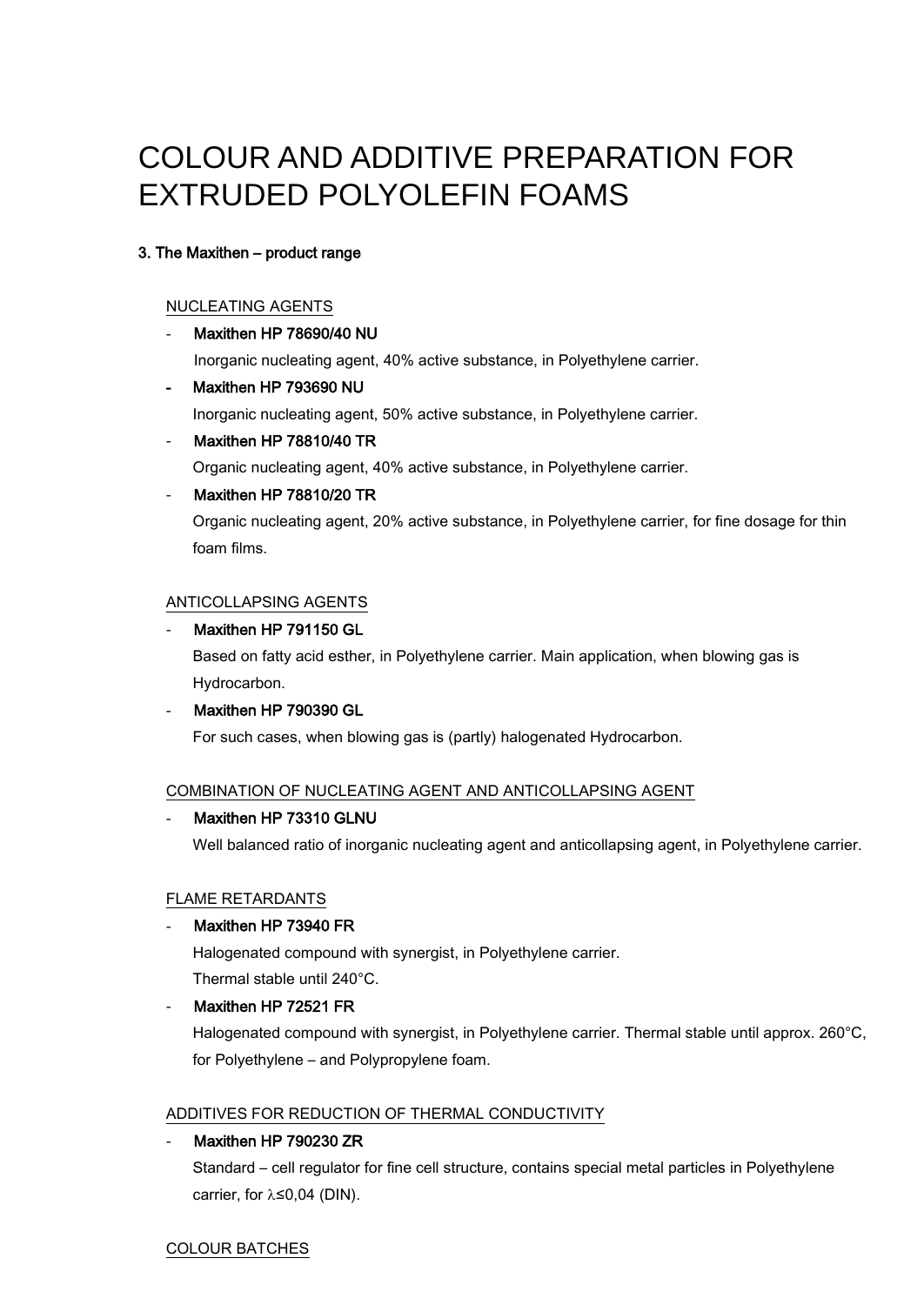#### General Information

It is our aim to widely assist our customers in solving their specific problems, occurring in the extrusion of Polyolefin foams.

In cases of change of technology, questions about production process and foam properties we are able to give reliable support.

We recommend our customers to contact us individually for formulations, since they depend highly on many different process parameters (type and size of the line, type of final product, basic properties of the polymer resin etc.). Hence it is not possible to give general formulations on this place.

Please contact optionally the following persons, directly under these phone numbers:

+43(0)2252/63630-0, Fax +43(0)2252/63660

Mr. Jürgen Link - Head of Technical Development Mr. Gerhard Steiger - Product Manager Polymer Foam Additives

or send your e-mail to office@gabriel-chemie.com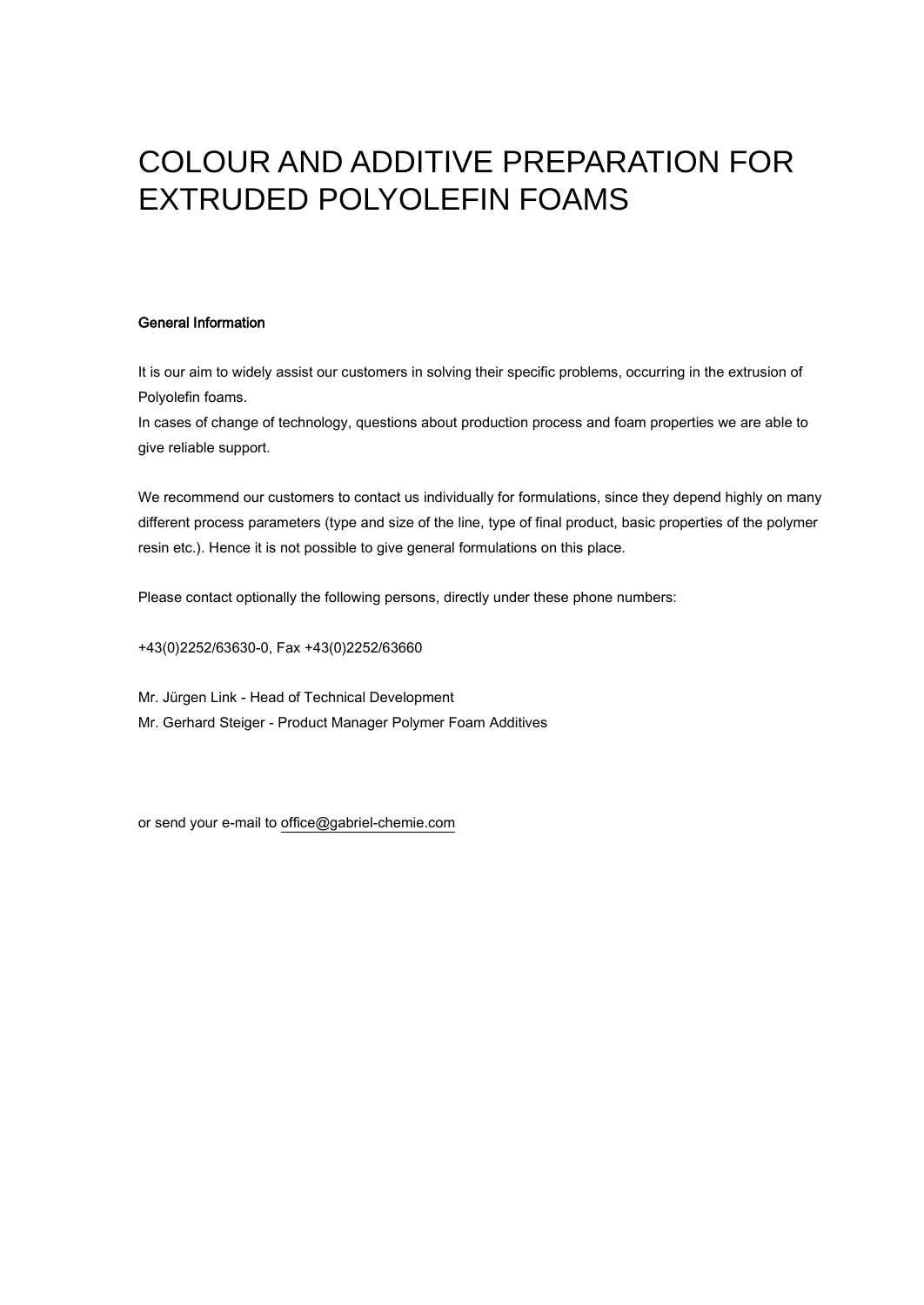Technical Data Sheet Page 7.1.3.1.12-1

CARRIER

#### MAXITHEN® HP 73940 FR

#### Flame Retardant Masterbatch for Polyethylene

- FORM OF SUPPLY: Masterbatch in pellet form, packed in UV stabilised 20/25kg PE bags, on pallets, covered with a UV stabilised hood (standard packing). For colouring and stabilising the packing material, a combined MAXITHEN<sup>®</sup> colour/stabiliser masterbatch has been used to protect both, the packing material as well as the content.
- COLOUR: Whitish-beige
- ACTIVE AGENT: Halogenated flame retardant in combination with a synergist. The preparation can be used under conventional processing conditions at temperatures up to 220°C.

MATERIAL: Low-density Polyethylene

APPLICATION: MAXITHEN® HP 73940 FR is designed as a flame retardant for polyethylene, especially for film, profiles, injection moulding and foamed articles.

- INFLUENCES: The flammability of polymers is considerably influenced not only by the polymer type itself, but also to a large extent by the wall thickness, the pigmentation, by the position of the heat source and exposure time, the physical construction of the final article as well as by the homogeneous distribution of the flame retardant in the final article.
- DOSAGE RATE: For film between 5% and 20%, depending on the wall thickness and on the demanded flame retardancy. In order to achieve flammability rating B2 according to DIN 4102 6% are mostly sufficient. Rating B1 requires approx. 15%.

For extrusion and injection moulding of thick walled articles (> 1,5 mm) we recommend approx. 20% to achieve UL 94 V2 or DIN 4102 B2.

For insulation PE-foam 3% to 10% are usually used, depending on the requested flame retardant classification, the final article and the applied blowing gas. In special cases the necessary dosage rate may be higher.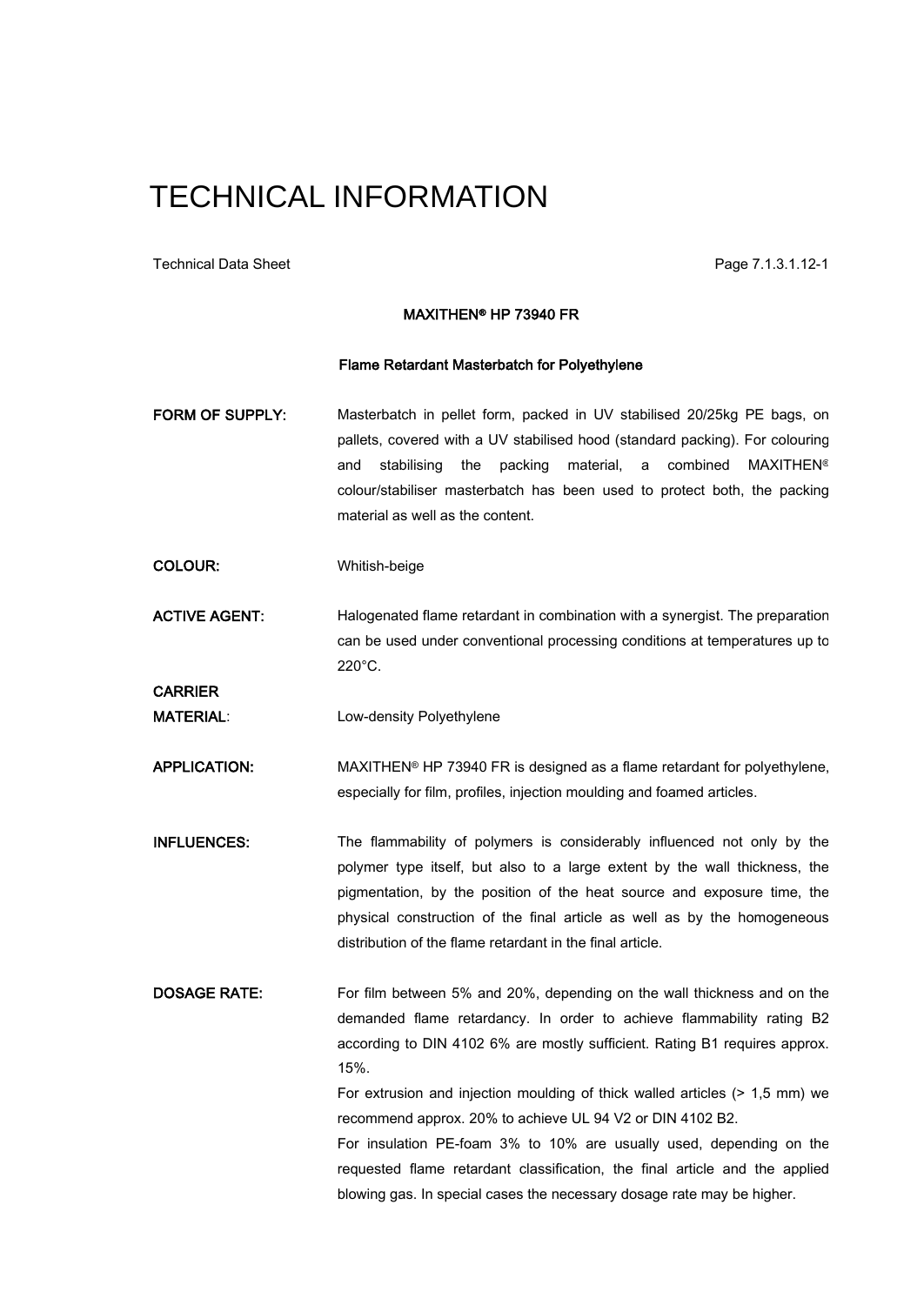Technical Data Sheet **Page 7.1.3.1.12-2** 

#### MAXITHEN® HP 73940 FR

#### Flame Retardant Masterbatch for Polyethylene

ADDITIONAL In case of higher dosage rate, the mechanical properties of the final **INFORMATION** article may be affected. If the article is coloured, a whitening effect on the colouration will be observed. Therefore corresponding tests are recommended. Depending on the type of stabiliser a dramatic reduction of light stability must be expected, if light stabilisers are added. For selecting suitable UV-stabilisers we recommend to contact our technical service department. Interaction with other additives like lubricants or antistatic agents could also occur.

**PRECAUTIONS:** In case of acidic gas formation or commencing discolouration, the machine must be emptied and purged. Ensure good ventilation - vapours should not be inhaled!!

STORAGE Storage time of 12 months should not be exceeded. Particular attention CONDITIONS: should also be paid to a cool and dry storage and protection from sunlight. In order to prevent moisture absorption from the air, opened bags should be kept tightly closed. If necessary, goods should be dried before use. MAXITHEN® HP 73940 FR can show a tendency to form lumps (product inherent property). We recommend not to staple pallets on top of each other. Destroy lumps before using MAXITHEN® HP 73940 FR. If necessary protect feeding units (funnel) from blockage by using grid inserts.

All information in this MAXITHEN® data sheet has been obtained from laboratory tests under ideal and closely controlled conditions. The information should act as a guide only and should not be construed as guaranteeing specific properties or suitability for a particular application. Therefore, trials by customers using their polymers and their conditions are highly recommended.

Gumpoldskirchen, December 2002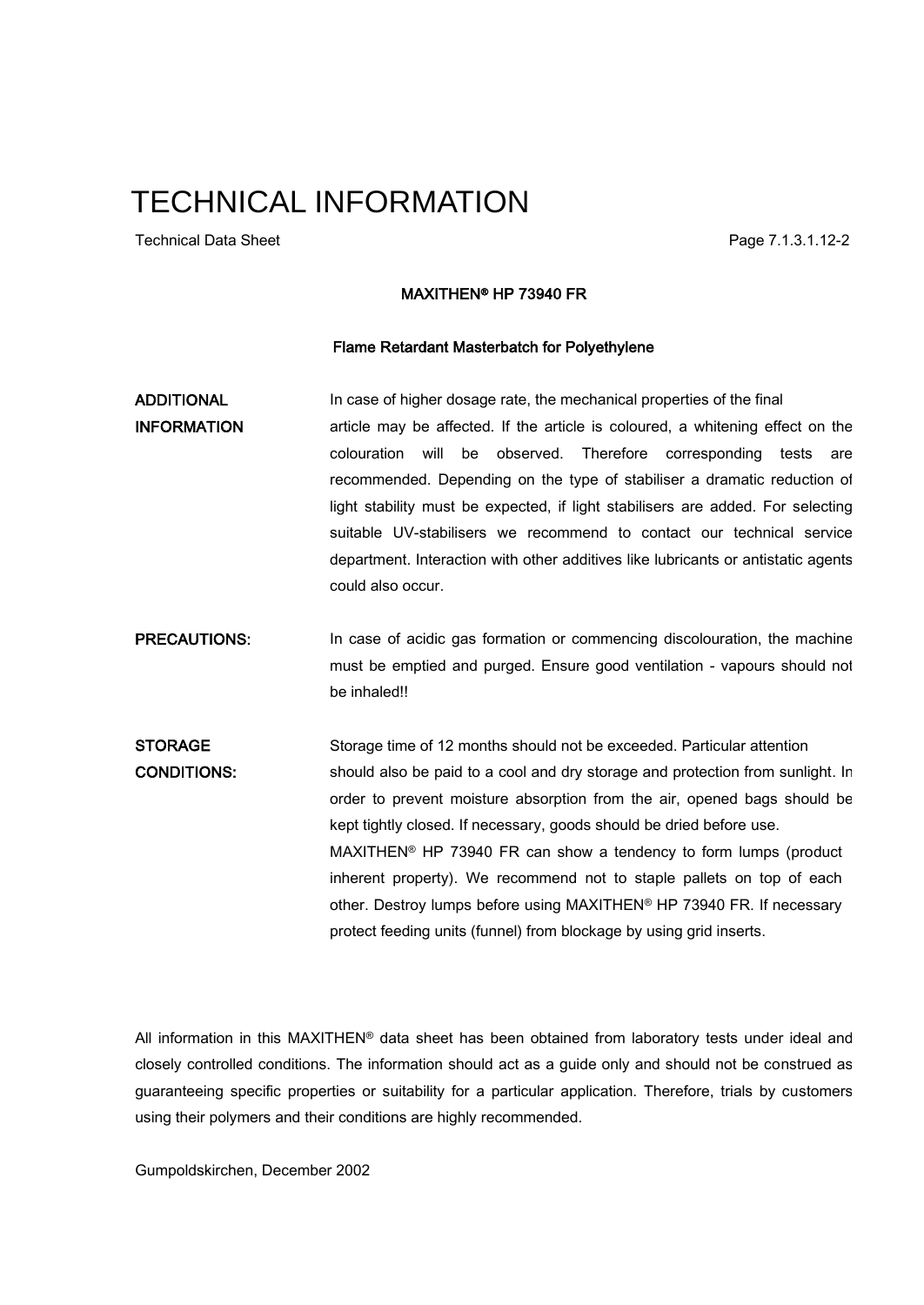Technical Data Sheet **Page 7.1.3.1.9-1** Page 7.1.3.1.9-1

#### MAXITHEN® HP 72521 FR

#### Universal Flame Retardant Masterbatch

- FORM OF SUPPLY: Masterbatch in pellet form, packed in UV stabilised 20/25kg PE bags, on pallets, covered with a UV stabilised hood (standard packing). For colouring and stabilising the packing material, a combined MAXITHEN® colour/stabiliser Masterbatch has been used to protect both, the packing material as well as the content.
- COLOUR: Whitish

ACTIVE AGENT: Brominated flame retardant without Decabrominediphenyloxide. The preparation can be used at conventional processing conditions up to 280°C.

CARRIER -

MATERIAL: Universal thermoplast

APPLICATION: MAXITHEN® HP 72521 FR is designed as flame retardant for polyolefins for use in e.g. tapes, coating, pipes and injected moulded articles.

GENERAL NOTES: The flammability of polymers is considerably influenced not only by the polymer type itself, but also to a large extent by the wall-thickness, the pigmentation, the physical construction of the final article, by the position of the heat source and exposure time to it. Furthermore by the type and amount of energy delivered as well as by the homogenous distribution of the flame retardant in the final article.

DOSAGE RATE: The dosage rate is usually between 5 and 25 %, in some cases up to 30%

| Application                      | Recommended dosage rate |
|----------------------------------|-------------------------|
| Polyethylene coating             | $5 - 15%$               |
| Polyethylene Polypropylene tapes | $5 - 10%$               |
| Polyethylene film                | $5 - 15%$               |
| Polyolefin thick-walled products | $10 - 30%$              |
| (wall-thickness above 1mm)       |                         |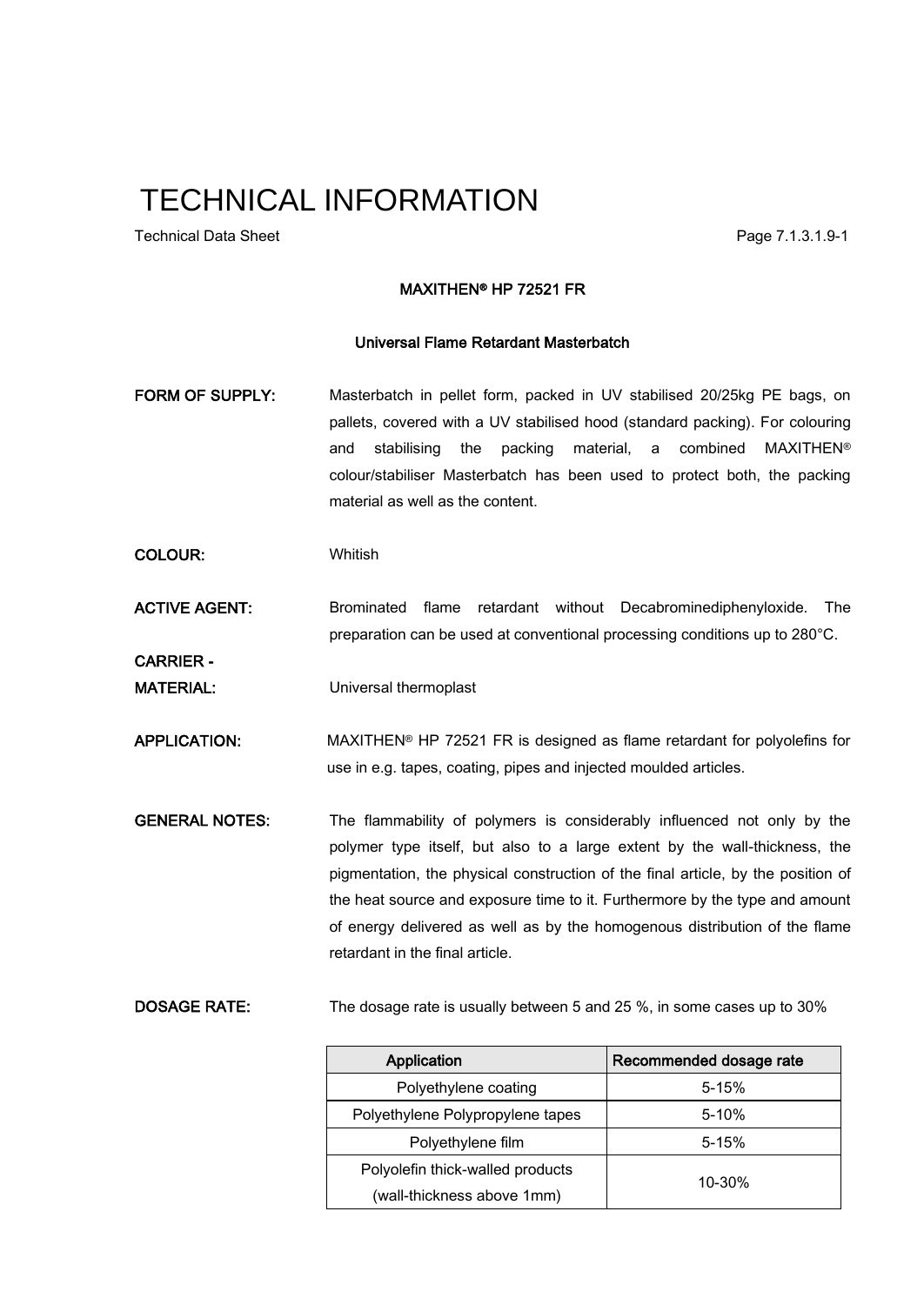Technical Data Sheet Page 7.1.3.1.9-2

#### MAXITHEN® HP 72521 FR

#### Universal Flame Retardant Masterbatch

| NOTE:               | Flame retardants are generally thermally unstable and should be protected as<br>far as possible against excessive heat and long residence time in the<br>extruder. In our experience, with proper handling, there will not be any<br>problems.<br>Serious corrosion of the machinery will occur if the decomposition<br>temperature is exceeded. |
|---------------------|--------------------------------------------------------------------------------------------------------------------------------------------------------------------------------------------------------------------------------------------------------------------------------------------------------------------------------------------------|
| <b>PRECAUTIONS:</b> | In case of acidic gas formation, the machine must be emptied and purged.<br>Ensure good ventilation - vapours should not be inhaled.                                                                                                                                                                                                             |
| <b>FURTHER</b>      | In case of higher dosage rates the mechanical properties of the final                                                                                                                                                                                                                                                                            |
| <b>INFORMATION:</b> | article may be affected.                                                                                                                                                                                                                                                                                                                         |
|                     | If the article is coloured a whitening effect on the colouration will be observed.                                                                                                                                                                                                                                                               |
|                     | Under light exposure pale colour shades may show colour variations. We                                                                                                                                                                                                                                                                           |
|                     | recommend corresponding trials on the final article when using high dosages.                                                                                                                                                                                                                                                                     |
|                     | If light stabilisers are added, a dramatic reduction of light stability must be                                                                                                                                                                                                                                                                  |
|                     | expected depending on the type of stabiliser. For selecting suitable UV-                                                                                                                                                                                                                                                                         |
|                     | stabilisers we recommend to contact our Technical Service Department.                                                                                                                                                                                                                                                                            |
|                     | Interaction with other additives like lubricants or antistatic agents can also                                                                                                                                                                                                                                                                   |
|                     | have an effect.                                                                                                                                                                                                                                                                                                                                  |
| <b>STORAGE</b>      | Storage time of 12 months should not be exceeded. Particular attention                                                                                                                                                                                                                                                                           |
| <b>CONDITIONS:</b>  | should also be paid to a cool and dry storage and protection from sunlight. In                                                                                                                                                                                                                                                                   |
|                     | order to prevent moisture absorption from the air, opened bags should be                                                                                                                                                                                                                                                                         |
|                     | kept tightly closed. If necessary, goods should be dried before use.                                                                                                                                                                                                                                                                             |

All information in this MAXITHEN® data sheet has been obtained from laboratory tests under ideal and closely controlled conditions. The information should act as a guide only and should not be construed as guaranteeing specific properties or suitability for a particular application. Therefore, trials by customers using their polymers and their conditions are highly recommended.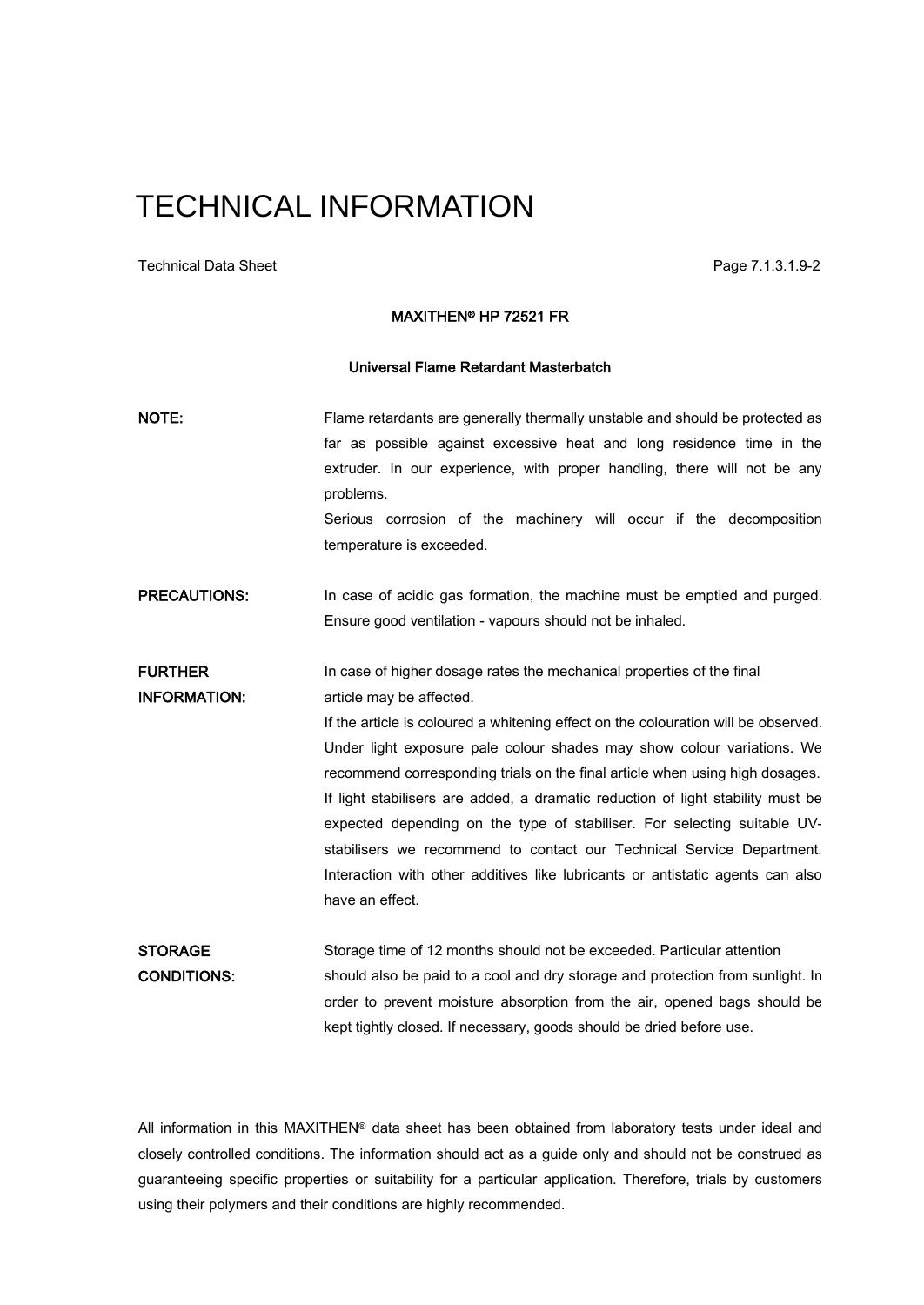Technical Data Sheet **Page 7.4.1.1-1** 

### **MAXITHEN® HP 791150 GL**

#### **Lubricant Masterbatch For PE-Foam**

**FORM OF SUPPLY:** Masterbatch in pellet form, packed in UV stabilised 20/25kg PE bags, on pallets, covered with a UV stabilised hood (standard packing). For colouring and stabilising the packing material, a combined MAXITHEN<sup>®</sup> colour/stabiliser masterbatch has been used to protect both, the packing material as well as the content.

**COLOUR:** Natural

**ACTIVE AGENT:** Highly effective lubricant for polyethylene foam

**CARRIER -** Polyethylene blend

**APPLICATION:** MAXITHEN® HP 791150 GL is primarily used as a lubricant and modifier for polyethylene foam, especially when the blowing gas is butane. By improving the gas exchange a collapse of the foam can be avoided. Addition of MAXITHEN® HP 78810/40 TR achieves the necessary regulation of the cell structure, often in combination with MAXITHEN® HP 790230 ZR. The shrinkage behaviour is positively influenced as well. A combination with MAXITHEN<sup>®</sup> HP 790020 GL can occasionally further improve the shrinkage behaviour.

**DOSAGE RATE:** The typical dosage rate is between 1% and 3%, in special cases even above.

**STORAGE** Storage time of 12 months should not be exceeded. Particular attention **CONDITIONS:** should also be paid to a cool and dry storage and protection from sunlight. In order to prevent moisture absorption from the air, opened bags should be kept tightly closed. If necessary, goods should be dried before use.

All information in this MAXITHEN® data sheet has been obtained from laboratory tests under ideal and closely controlled conditions. The information should act as a guide only and should not be construed as guaranteeing specific properties or suitability for a particular application. Therefore, trials by customers using their polymers and their conditions are highly recommended.

Replaces data sheet from December 1997 Gumpoldskirchen, January 2002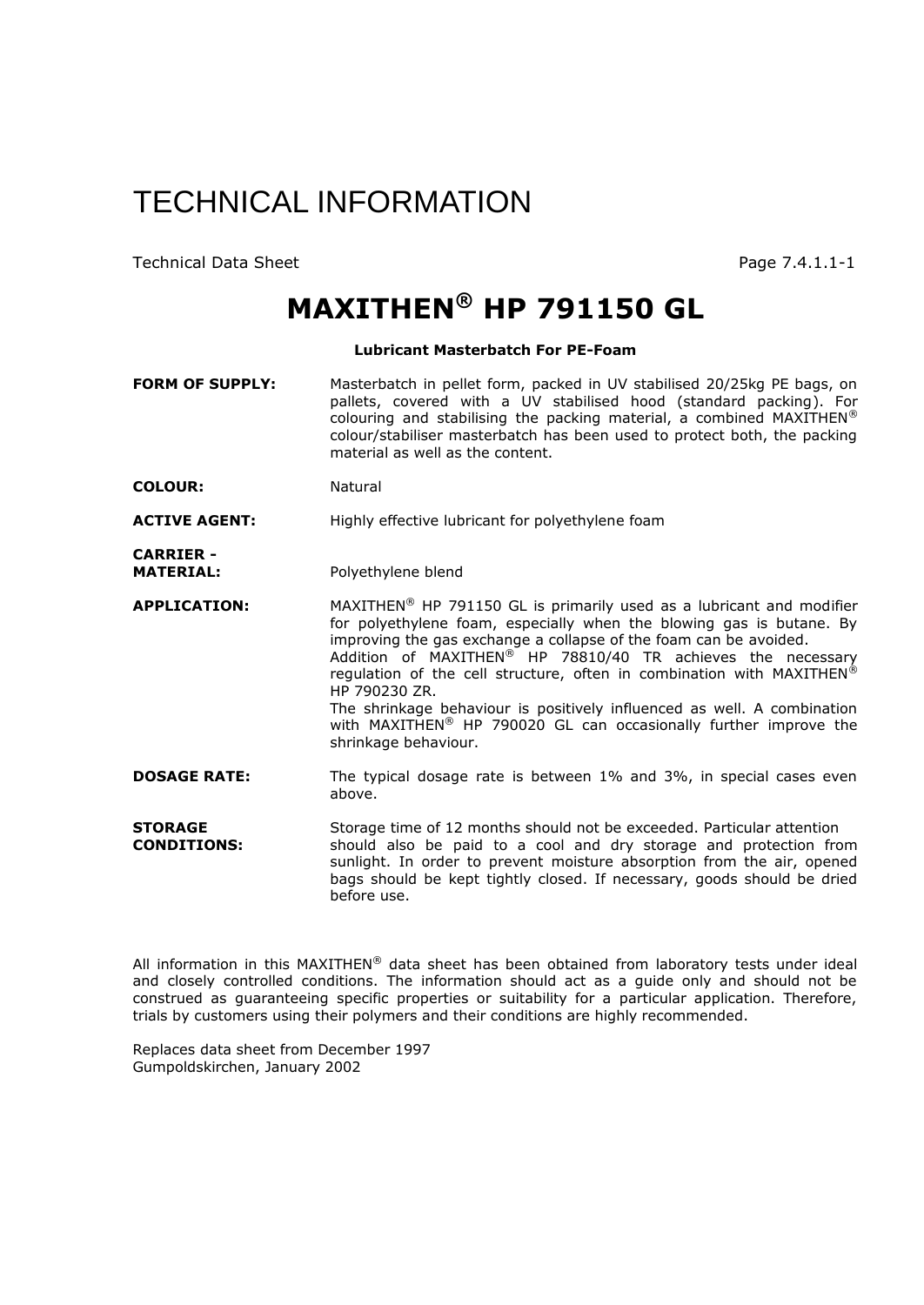Technical Data Sheet **Page 7.4.1.4-1** 

#### MAXITHEN® HP 790390 GL

#### Lubricant Masterbatch for PE Foam

FORM OF SUPPLY: Masterbatch in pellet form, packed in UV stabilised 20/25kg PE bags, on pallets, covered with a UV stabilised hood (standard packing). For colouring and stabilising the packing material, a combined MAXITHEN® colour/stabiliser masterbatch has been used to protect both, the packing material as well as the content.

COLOUR: Natural

ACTIVE AGENT: Highly effective lubricant for polyethylene foam

CARRIER -

MATERIAL: Polyethylene blend

APPLICATION: MAXITHEN<sup>®</sup> HP 790390 GL is used as a lubricant and modifier for polyethylene foams, especially when HCFC is applied as the blowing gas. By improving the gas exchange a collapse of the foam can be avoided. The necessary regulation of the cell structure is preferably achieved by adding MAXITHEN® HP 78810/40 TR, often in combination with MAXITHEN® HP 790230 ZR. The tendency to shrink is positively influenced as well. Further improvements

in this respect can be achieved by combining MAXITHEN® HP 790390 GL with MAXITHEN® HP 790020 GL.

DOSAGE: The typical dosage is between 1 and 4%, in special cases even above.

STORAGE Storage time of 12 months should not be exceeded. Particular attention CONDITIONS: should also be paid to a cool and dry storage and protection from sunlight. In order to prevent moisture absorption from the air, opened bags should be kept tightly closed. If necessary, goods should be dried before use.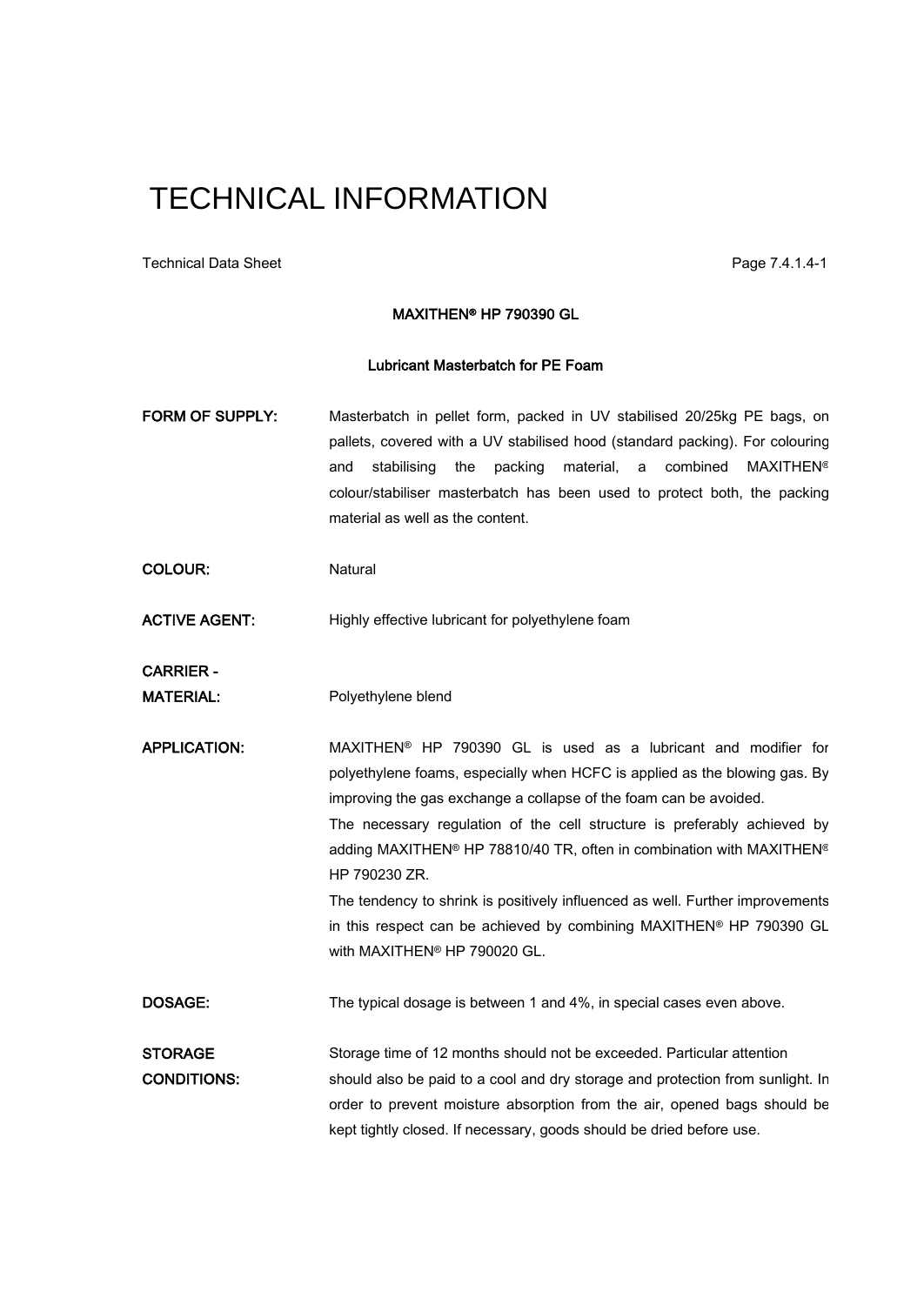Technical Data Sheet **Page 7.4.1.7-1** Page 7.4.1.7-1

#### MAXITHEN® HP 73310 GLNU

#### Lubricant/Nucleating-Masterbatch for PE Foam

FORM OF SUPPLY: Masterbatch in pellet form, packed in UV stabilised 20/25kg PE bags, on pallets, covered with a UV stabilised hood (standard packing). For colouring and stabilising of the packing material, a combined MAXITHEN® color/stabiliser masterbatch has been used to protect both, the packing material as well as the content.

ACTIVE AGENT: Combination of a lubricant with an inorganic nucleating agent

COLOUR: Beige - grey

CARRIER

MATERIAL: Polyethylene

APPLICATION: This product is primarily applied in polyethylene-foam, which is foamed with butane.

Due to its composition HP 73310 GLNU prevents shrinkage and collapse and achieves a nucleating effect.

If the cell structure is not fine enough, we recommend a combination with MAXITHEN® HP 78810/40 TR (foam pipe) or MAXITHEN® HP 78690/40 NU (foam films).

DOSAGE: The dosage rate is usually between 5-7% for PE-foam pipes and 3-5% for film.

STORAGE Storage time of 12 months should not be exceeded. Particular attention CONDITIONS: should also be paid to a cool and dry storage and protection from sunlight. In order to prevent moisture absorption from the air, opened bags should be kept tightly closed. If necessary, goods should be dried before use.

All information in this MAXITHEN® data sheet has been obtained from laboratory tests under ideal and closely controlled conditions. The information should act as a guide only and should not be construed as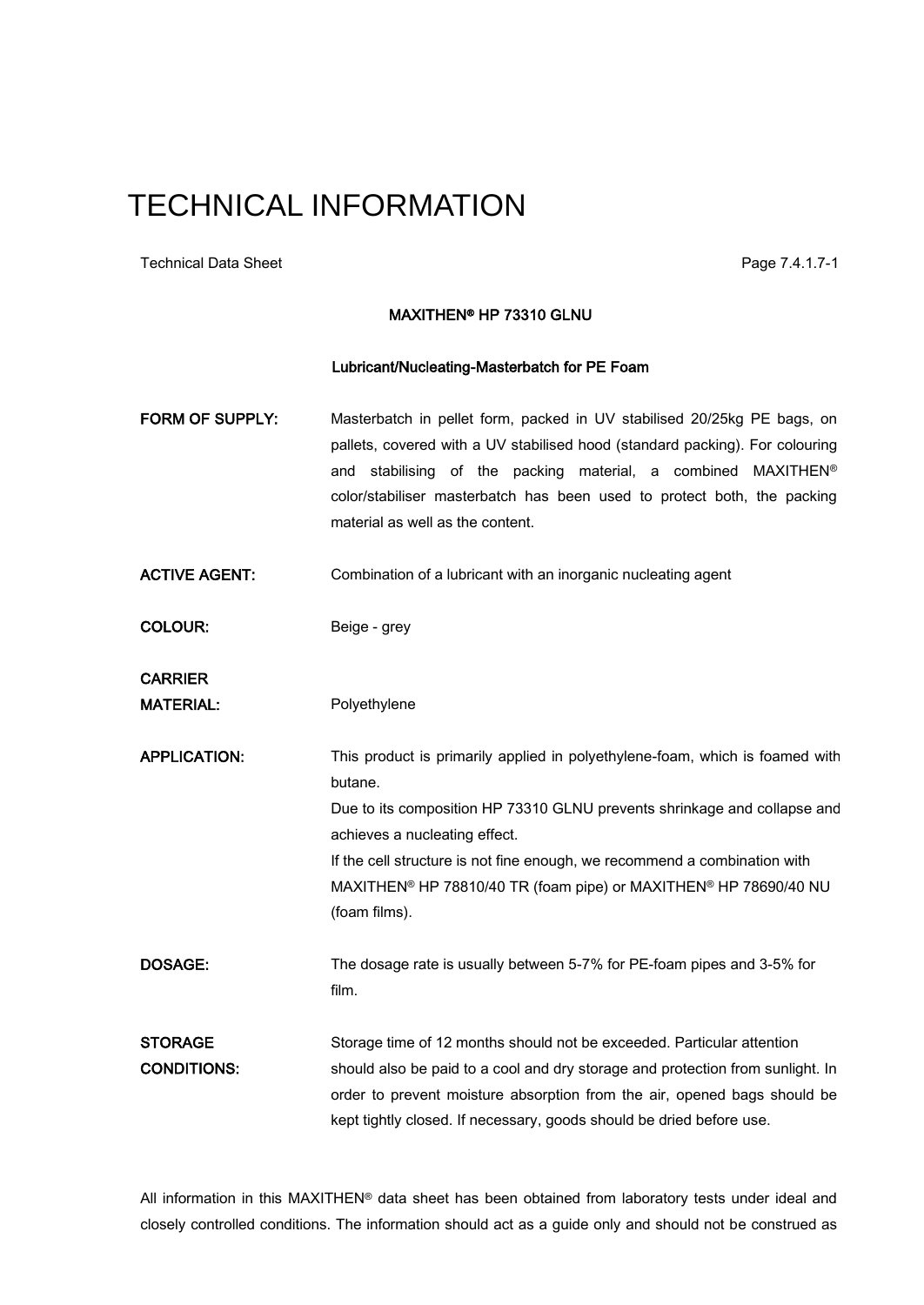Technical Data Sheet **Page 7.4.1.3-1** 

#### MAXITHEN® HP 78690/40 NU

#### Nucleating Masterbatch

- FORM OF SUPPLY: Masterbatch in pellet form, packed in UV stabilised 20/25kg PE bags, on pallets, covered with a UV stabilised hood (standard packing). For colouring and stabilising the packing material, a combined MAXITHEN<sup>®</sup> colour/stabiliser masterbatch has been used to protect both, the packing material as well as the content.
- COLOUR: Whitish to light grey
- ACTIVE AGENT: Preparation based on an inorganic filler with very fine particle size in combination with antioxidants in order to avoid degradation of the polymer.

**CARRIER** 

MATERIAL: Polyethylene

APPLICATION: The finely dispersed filler contained is distributed homogeneously in the melt and because of its better heat conduction compared to the polymer melt, The finely dispersed filler contained is distributed homogeneour and because of its better heat conduction compared to the forms , hot spots" to which the blowing gas preferably clings. In many cases it is favourable to combine MAXITHEN® HP 78690/40 NU with endothermic blowing agents (e.g. MAXITHEN® HP 78810/40 TR).

DOSAGE RATE: The typical dosage is between 1% and 3%, depending on the final article, the blowing gas and the desired cell structure.

STORAGE Storage time of 6 months should not be exceeded. Particular attention CONDITIONS: should also be paid to a cool and dry storage and protection from sunlight. In order to prevent moisture absorption from the air, opened bags should be kept tightly closed. If necessary, goods should be dried before use.

All information in this MAXITHEN® data sheet has been obtained from laboratory tests under ideal and closely controlled conditions. The information should act as a guide only and should not be construed as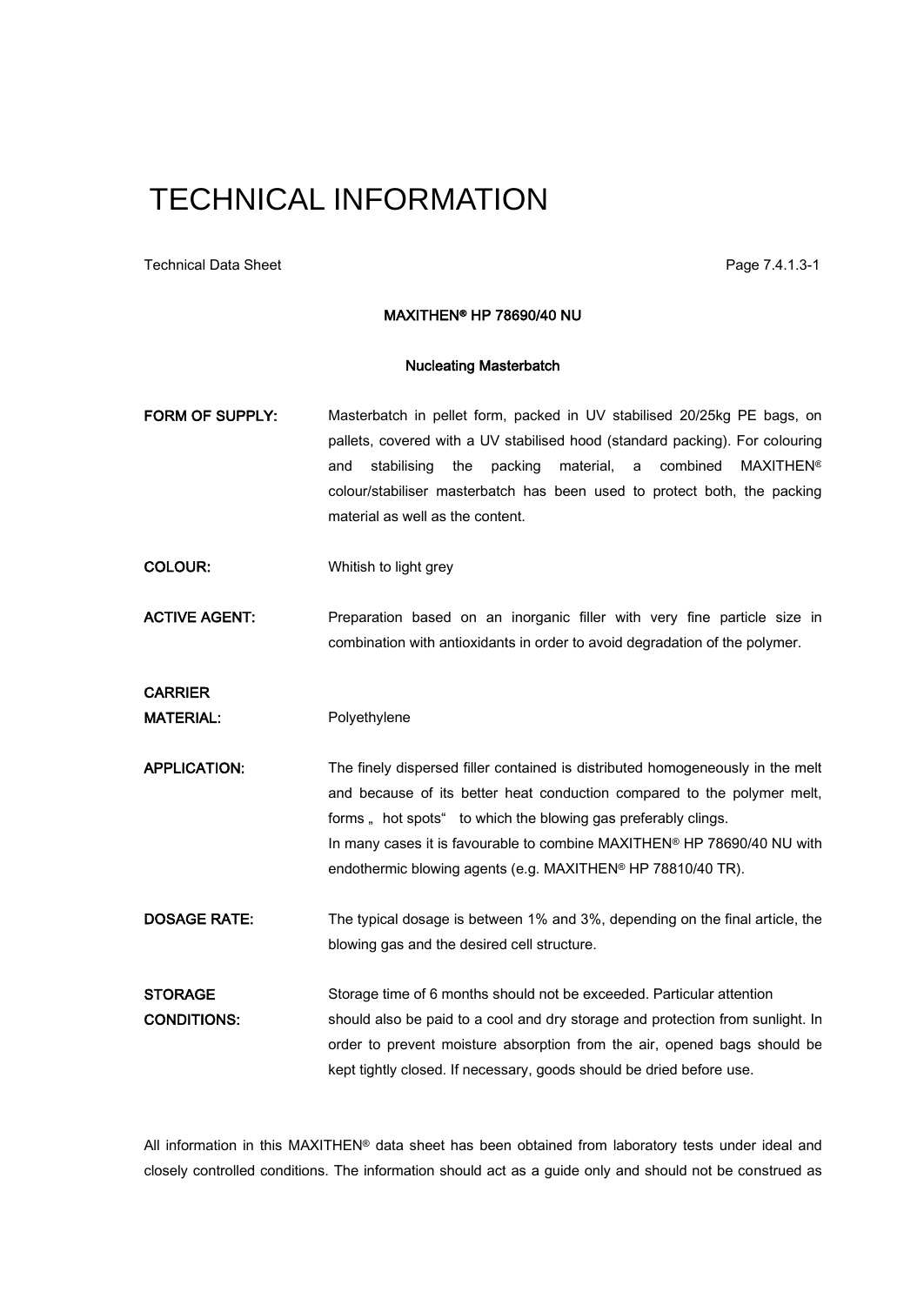### PRODUCT INFORMATION

#### MAXITHEN HP 793690 NU

#### Nucleating Masterbatch for PE foam

| FORM OF SUPPLY:                      | Masterbatch in pellet form, packed in UV stabilised 20/25 kg PE bags, on<br>pallets, covered with a UV stabilised hood (standard packing). For<br>colouring and stabilising the packing material, a combined Maxithen colour<br>/ stabiliser masterbatch has been used to protect both, the packing<br>material as well as the content.                              |
|--------------------------------------|----------------------------------------------------------------------------------------------------------------------------------------------------------------------------------------------------------------------------------------------------------------------------------------------------------------------------------------------------------------------|
| <b>COLOUR:</b>                       | whitish up to pale grey                                                                                                                                                                                                                                                                                                                                              |
| <b>ACTIVE AGENT:</b>                 | Preparation based on an inorganic, fine-particle filler                                                                                                                                                                                                                                                                                                              |
| <b>CARRIER</b><br><b>MATERIAL:</b>   | Polyethylene                                                                                                                                                                                                                                                                                                                                                         |
| <b>APPLICATION:</b>                  | The contained fine-particle filler disperses homogeneously in the melt.<br>Caused by better heat transfer of the filler compared to the polymer melt,<br>one achieves hot spots on which the blowing gas builds up preferably. In<br>many cases it is favourable to combine MAXITHEN HP 793690 NU with<br>endothermic blowing agents (e.g. MAXITHEN HP 78810/40 TR). |
| <b>DOSAGE RATE:</b>                  | Typical dosage rate is between 1 % and 3 % - depending on final article,<br>blowing gas and desired cell structure.                                                                                                                                                                                                                                                  |
| <b>STORAGE</b><br><b>CONDITIONS:</b> | Storage time of 12 months should not be exceeded. Particular<br>attention should also be paid to a cool and dry storage and protection from<br>sunlight. In order to prevent moisture absorption from the air, opened bags<br>should be kept tightly closed. If necessary, goods should be dried before<br>use.                                                      |

All information in this product information sheet has been obtained from laboratory tests under ideal and closely controlled conditions. The information should act as a guide only and should not be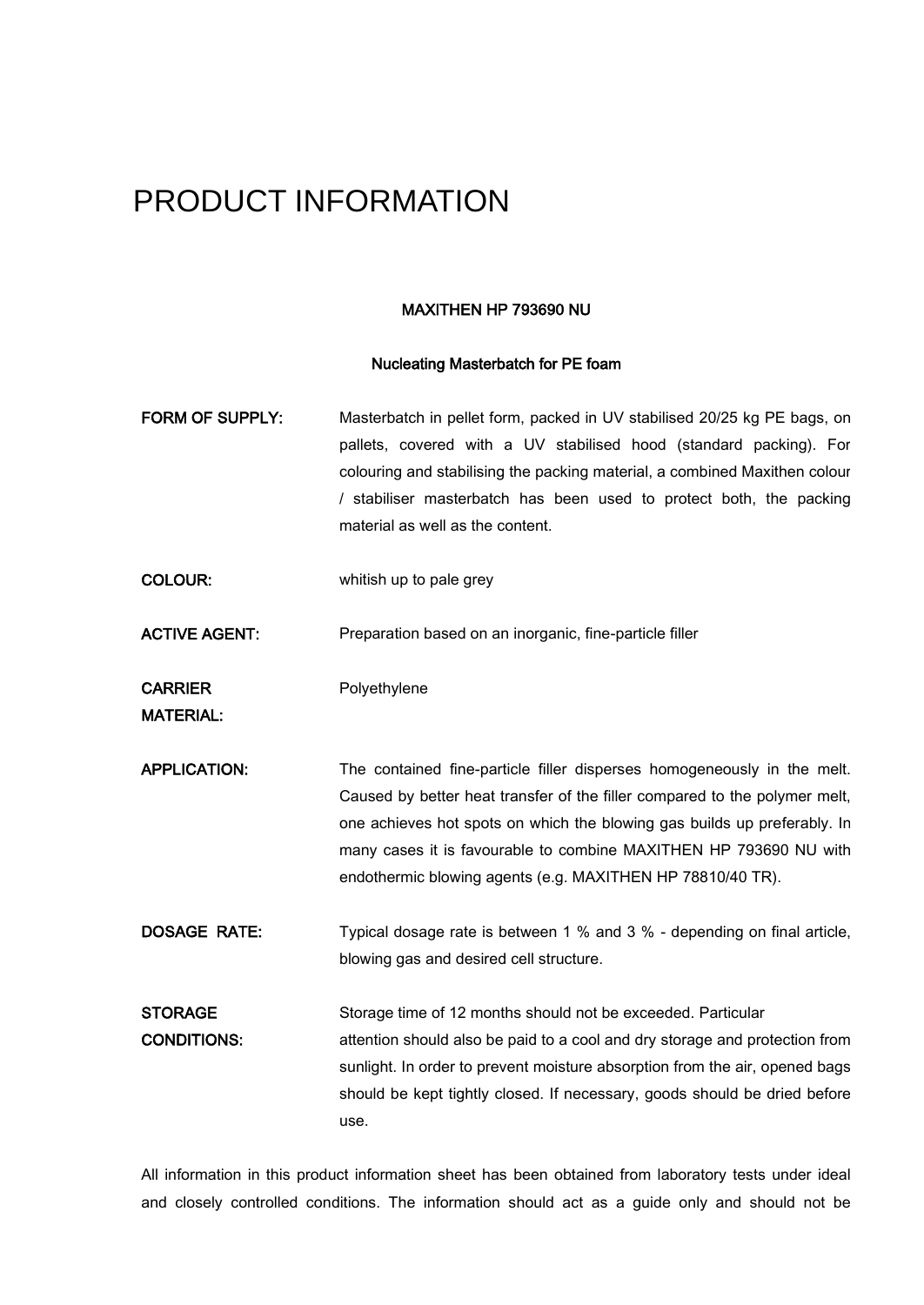Technical Data Sheet Page 7.2.2.3.4-1

#### MAXITHEN® HP 78810/40 TR

#### Blowing Agent Masterbatch

- FORM OF SUPPLY: Masterbatch in pellet form, packed in UV stabilised 20/25kg PE bags, on pallets, covered with a UV stabilised hood (standard packing). For colouring and stabilising the packing material, a combined MAXITHEN® colour/stabiliser masterbatch has been used to protect both, the packing material as well as the content
- COLOUR: Milky-white
- ACTIVE AGENT: Endothermic blowing agent.

**CARRIER** 

MATERIAL: Polyethylene

APPLICATION: MAXITHEN<sup>®</sup> HP 78810/40 TR functions as a universal blowing agent for extrusion and injection moulding. This product is especially recommended to achieve a uniform and very fine cell structure.

**EXAMPLES:** In order to achieve a uniform, fine cell structure with physical foaming, the use of suitable auxiliary products is necessary.

MAXITHEN® HP 78810/40 TR contains an endothermic blowing agent and functions as an active nucleating compound, forming tiny gas bubbles during MAXITHEN® HP 78810/40 TR contains an endothermic blowing agent and<br>functions as an active nucleating compound, forming tiny gas bubbles during<br>decomposition, leaving inorganic residue within the polymer that act as " hot functions as an active<br>decomposition, leaving<br>spots"

In PE foam a fine cell structure and an appropriate density is condition for low heat conductivity. Both parameters are to be achieved with MAXI-THEN® HP 78810/40 TR, especially in combination with MAXITHEN® HP 790230 ZR.

**DOSAGE RATE:** For PE foam typical dosage is between 1 and 2%, depending on blowing gas and processing conditions. For XPS (extruded Polystyrene foam) the max. dosage is 1%. MAXITHEN® HP 78810/40 TR can also be used to produce an integral foam structure. Typical dosage is above 1%.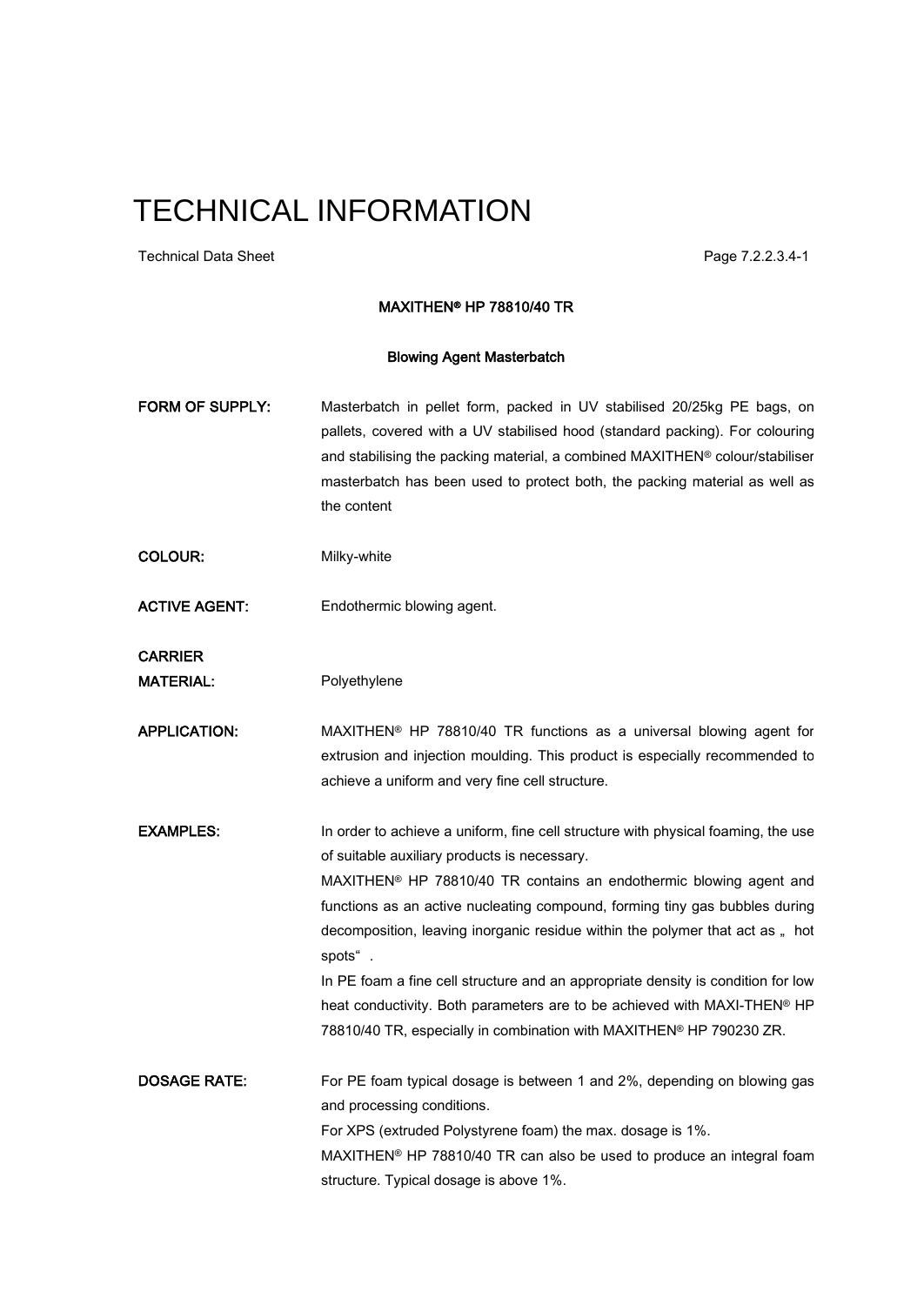Technical Data Sheet **Page 7.1.2.5.1-1** Page 7.1.2.5.1-1

#### MAXITHEN® HP 78810/20 TR

#### Blowing Agent Masterbatch

| FORM OF SUPPLY:                        | Masterbatch in pellet form, packed in UV stabilised 20/25kg PE bags, on<br>pallets, covered with a UV stabilised hood (standard packing). For colouring<br>and stabilising the packing material, a combined MAXITHEN® colour/stabiliser<br>masterbatch has been used to protect both, the packing material as well as<br>the content. |
|----------------------------------------|---------------------------------------------------------------------------------------------------------------------------------------------------------------------------------------------------------------------------------------------------------------------------------------------------------------------------------------|
| <b>COLOUR:</b>                         | White to pale yellow                                                                                                                                                                                                                                                                                                                  |
| <b>ACTIVE AGENT:</b><br><b>CARRIER</b> | Endothermic chemical blowing agent for the production of foam with fine cell<br>structure.                                                                                                                                                                                                                                            |
| <b>MATERIAL:</b>                       | Low density PE                                                                                                                                                                                                                                                                                                                        |
| <b>PHYSIOLOGICAL</b><br><b>STATUS:</b> | According to the BGA (Federal Health Agency, Germany) MAXITHEN®<br>HP 78810/20 TR can be applied in dosages up to 7,5 % in PP or PE.                                                                                                                                                                                                  |
| <b>AREAS OF</b>                        | Preferably for application in film, tape and sheet:                                                                                                                                                                                                                                                                                   |
| <b>APPLICATION:</b>                    | • Wrapping film                                                                                                                                                                                                                                                                                                                       |
|                                        | • Heat and sound insulation film                                                                                                                                                                                                                                                                                                      |
|                                        | • Decorative film or tape                                                                                                                                                                                                                                                                                                             |
|                                        | • Covering film                                                                                                                                                                                                                                                                                                                       |
|                                        | • Foam sheet for vacuum formed packaging                                                                                                                                                                                                                                                                                              |
|                                        | • Has the effect of a nucleating substance for foaming LDPE or PS with<br>suitable blowing gas                                                                                                                                                                                                                                        |
|                                        | • Injection moulding of thick-walled parts                                                                                                                                                                                                                                                                                            |
|                                        | • Blow moulding                                                                                                                                                                                                                                                                                                                       |
| <b>APPLICATION:</b>                    | A high melt temperature of approx. 210-230°C is important to achieve good                                                                                                                                                                                                                                                             |
|                                        | foaming and homogeneous distribution. At the cylinder an increasing                                                                                                                                                                                                                                                                   |
|                                        | temperature profile should be set from the feed zone to the metering section.                                                                                                                                                                                                                                                         |
|                                        | The foaming process (210-230°C) should already occur in the output zone,                                                                                                                                                                                                                                                              |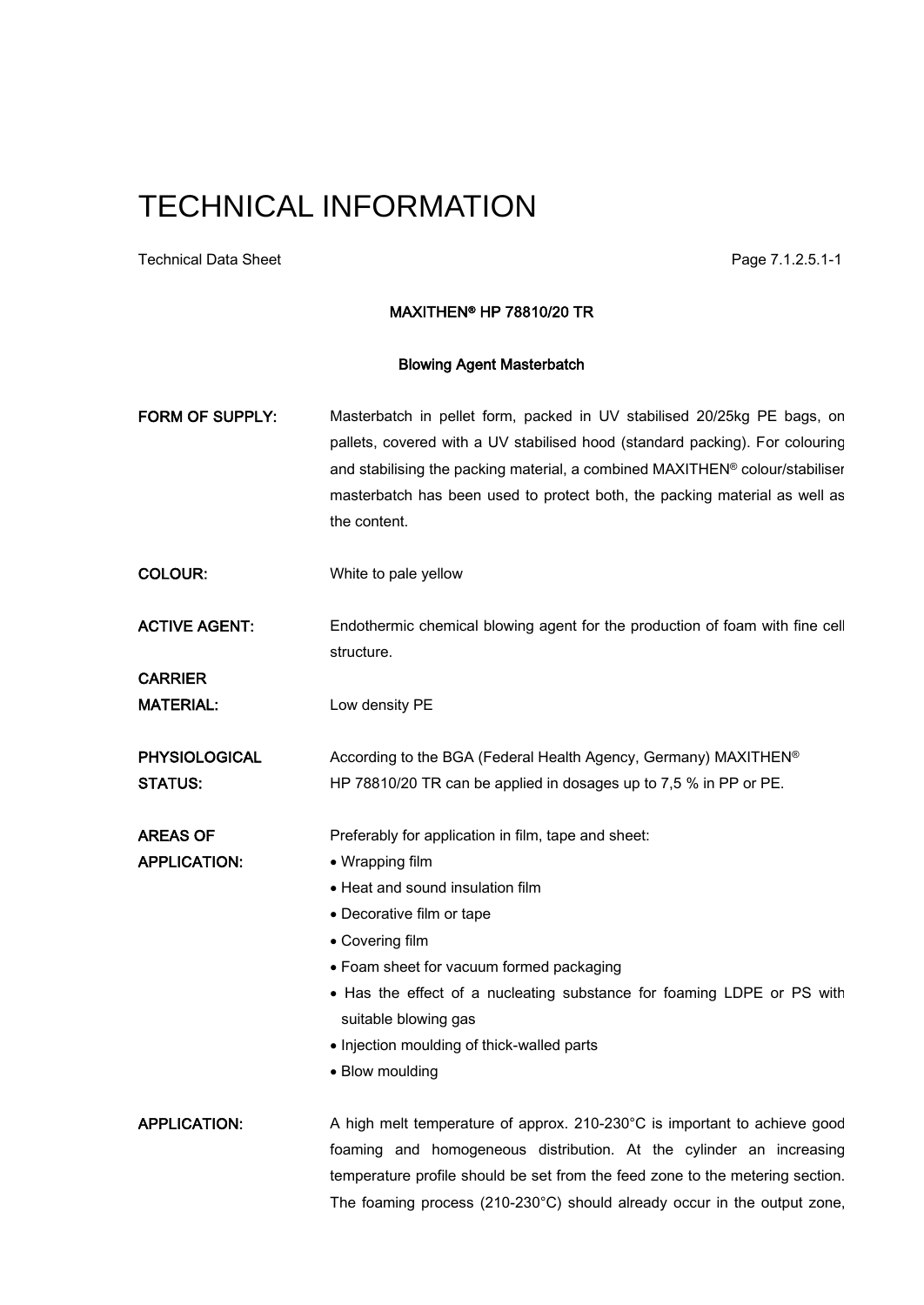Technical Data Sheet **Page 7.1.2.5.1-2** 

### MAXITHEN® HP 78810/20 TR

#### Blowing Agent Masterbatch

STORAGE Storage time of 6 months should not be exceeded. Particular attention CONDITIONS: should also be paid to a cool and dry storage and protection from sunlight. In order to prevent moisture absorption from the air, opened bags should be kept tightly closed. If necessary, goods should be dried before use.

All information in this MAXITHEN® data sheet has been obtained from laboratory tests under ideal and closely controlled conditions. The information should act as a guide only and should not be construed as guaranteeing specific properties or suitability for a particular application. Therefore, trials by customers using their polymers and their conditions are highly recommended.

Gumpoldskirchen, March 1998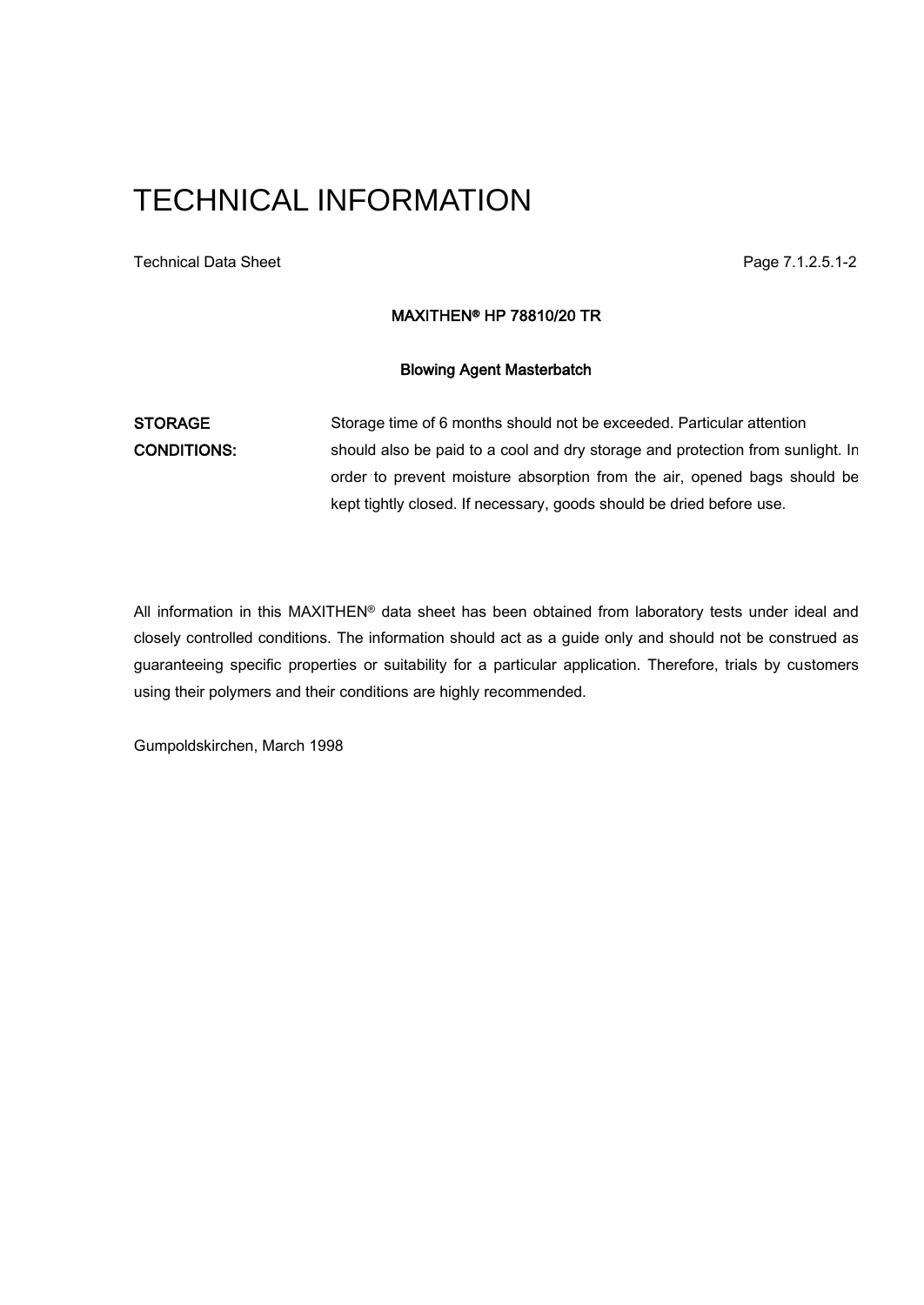Technical Data Sheet **Page 7.4.1.2-1** Page 7.4.1.2-1

#### MAXITHEN® HP 790230 ZR

#### Masterbatch for Tuning the Cell Structure

- FORM OF SUPPLY: Masterbatch in pellet form, packed in UV stabilised 20/25 kg PE bags, on pallets, covered with a UV stabilised hood (standard packing). For colouring and stabilising of the packing material, a combined MAXITHEN® colour/ stabiliser masterbatch has been used to protect both, the packing material as well as the content.
- COLOUR: Silver-grey
- ACTIVE AGENT: Effect-pigment

CARRIER-<br>
Polyethylene

MATERIAL:

APPLICATION: Depending on the final application, physically blown foams have to meet high requirements in terms of thermal conductivity. Many factors influence thermal conductivity, e.g. convection, heat radiation, thermal conductivity of the polymer and the blowing gas. MAXITHEN® HP 790230 ZR allows in PE-foams, in combination with MAXITHEN® HP 78810/40 TR, to obtain a very fine, even cell structure which influences parameters like gas-exchange and heat radiation. This may lead to lower thermal conductivity.

DOSAGE: Usually 1-2 %, in some cases up to 3 %

STORAGE Storage time of 6 months should not be exceeded. Particular attention CONDITIONS: should also be paid to a cool and dry storage and protection from sunlight. In order to prevent moisture absorption from the air, opened bags should be kept tightly closed. If necessary, goods should be dried before use.